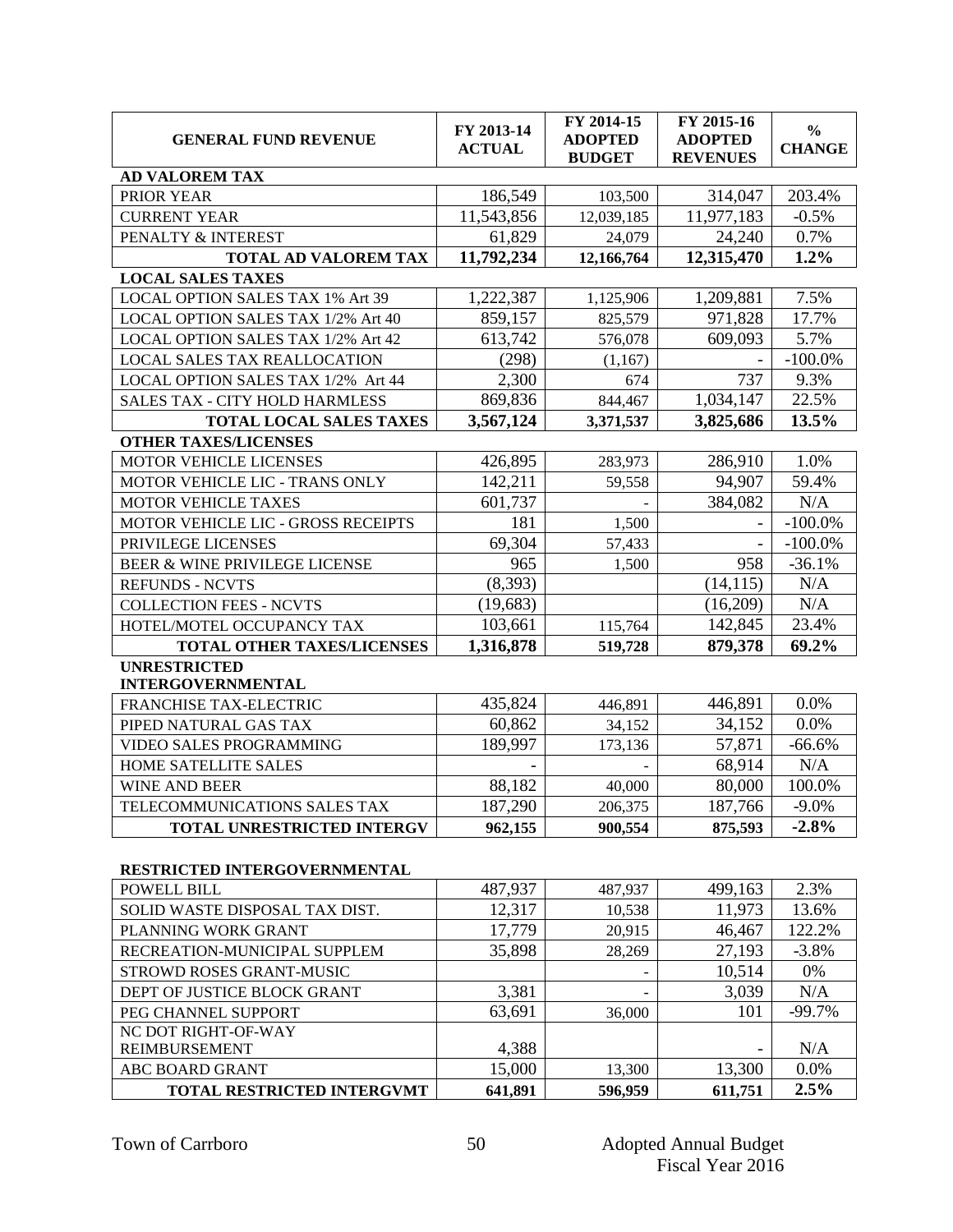| <b>GENERAL FUND REVENUE</b>     | FY 2013-14<br><b>ACTUAL</b> | FY 2014-15<br><b>ADOPTED</b><br><b>BUDGET</b> | FY 2015-16<br><b>ADOPTED</b><br><b>REVENUES</b> | $\frac{0}{0}$<br><b>CHANGE</b> |  |  |  |
|---------------------------------|-----------------------------|-----------------------------------------------|-------------------------------------------------|--------------------------------|--|--|--|
| <b>FEES AND PERMITS</b>         |                             |                                               |                                                 |                                |  |  |  |
| RETURNED CHECK FEE              | 160                         | 101                                           | 25                                              | $-75.0%$                       |  |  |  |
| <b>TOWER REVENUE</b>            | 137,494                     | 130,463                                       | 134,038                                         | 2.7%                           |  |  |  |
| PRIVILEGE LICENSE, LATE FEE     | 1,170                       | 1,481                                         |                                                 | $-100.0\%$                     |  |  |  |
| <b>COURT COST OFFICER FEES</b>  | 4,290                       | 3,030                                         | 2,370                                           | $-21.8%$                       |  |  |  |
| PARKING VIOLATIONS              | 4,906                       | 3,535                                         | 2,778                                           | $-21.4%$                       |  |  |  |
| SCHOOL TRAFFIC CONTROL          | 10,000                      | 10,000                                        | 10,000                                          | 0.0%                           |  |  |  |
| <b>CHCCS -SRO CONTRACT</b>      | 111,664                     | 110,852                                       | 110,852                                         | 0.0%                           |  |  |  |
| <b>ANIMAL VIOLATIONS</b>        | 4,065                       | 3,000                                         | 5,964                                           | 98.8%                          |  |  |  |
| FIRE DIST. FEES                 | 509,684                     | 540,270                                       | 540,270                                         | 0.0%                           |  |  |  |
| <b>CAR SEAT SALES</b>           | 2,089                       | 500                                           | 695                                             | 39.0%                          |  |  |  |
| <b>FIRE PERMIT FEES</b>         | 11,056                      | 10,566                                        | 4,828                                           | $-54.3%$                       |  |  |  |
| <b>RE-INSPECTION FEE</b>        |                             | 202                                           |                                                 | $-100.0%$                      |  |  |  |
| <b>REPORTS</b>                  | 54                          | 334                                           | 71                                              | $-78.7%$                       |  |  |  |
| <b>SIGN PERMITS</b>             | 920                         | 916                                           | 984                                             | 7.4%                           |  |  |  |
| <b>ENGINEERING FEE</b>          | 17,462                      | 26,058                                        | 18,190                                          | $-30.2%$                       |  |  |  |
| DEV REVIEW FEE                  | 32,456                      | 45,450                                        | 33,169                                          | $-27.0%$                       |  |  |  |
| TECHNICAL REVIEW-FUTURE EOPMT   | 15,905                      | 21,210                                        | 14,130                                          | $-33.4%$                       |  |  |  |
| <b>BUILDING PERMITS</b>         | 83,463                      | 135,973                                       | 74,544                                          | $-45.2%$                       |  |  |  |
| <b>ELECTRIC PERMITS</b>         | 73,046                      | 71,923                                        | 78,707                                          | 9.4%                           |  |  |  |
| <b>MECH. PERMITS</b>            | 61,111                      | 54,641                                        | 66.017                                          | 20.8%                          |  |  |  |
| <b>RE-INSPECTION FEE</b>        | 1,275                       | 2,132                                         | 1,818                                           | $-14.7%$                       |  |  |  |
| <b>PLUMBING</b>                 | 48,710                      | 46,199                                        | 49,630                                          | 7.4%                           |  |  |  |
| HOMEOWNERS RECOVER FEES         | 124                         | 163                                           | 165                                             | 1.0%                           |  |  |  |
| <b>RECYCLING FEES</b>           | 11,494                      | 13,556                                        | 7,359                                           | $-45.7%$                       |  |  |  |
| <b>STOCKING FEE</b>             | 6,806                       | 8,000                                         | 1,088                                           | $-86.4%$                       |  |  |  |
| <b>STREET CUTS</b>              | 123                         | 862                                           | 414                                             | $-52.0%$                       |  |  |  |
| <b>ENCROACHMENT FEE</b>         | 1,600                       |                                               | 1,768                                           | N/A                            |  |  |  |
| <b>STREET SIGNS</b>             | 1,303                       | 242                                           | 283                                             | 16.9%                          |  |  |  |
| <b>DRIVEWAY PERMIT FEES</b>     | 880                         |                                               | 1,091                                           | N/A                            |  |  |  |
| <b>STREET CLOSING</b>           | 4,907                       | 2,612                                         | 5,419                                           | 107.5%                         |  |  |  |
| PERM RGT OF WAY CLOSING FEE     | 148                         | 83                                            |                                                 | $-100.0\%$                     |  |  |  |
| REFUSE COLLECTION FEES          | 1,783                       | 1,500                                         | 999                                             | $-33.4%$                       |  |  |  |
| REFUSE COLLECTION - DUMPSTER    | 87,027                      | 90,877                                        | 65,736                                          | $-27.7%$                       |  |  |  |
| <b>TOTAL FEES &amp; PERMITS</b> | 1,247,175                   | 1,336,731                                     | 1,233,402                                       | $-7.7%$                        |  |  |  |

### **SALES & SERVICES**

| <b>RECREATION FEES</b>                      | 212,226   | 170,273                  | 188,222   | 10.5%    |
|---------------------------------------------|-----------|--------------------------|-----------|----------|
| <b>DISCOUNT -RECREATION FEES</b>            | (11, 365) | (11,760)                 | (8, 168)  | $-30.5%$ |
| SALES-MERCH & CONCESSIONS-MUSIC             | 1,967     | 1,821                    | 1,125     | $-38.2%$ |
| <b>SALES-MERCH &amp; CONCESSIONS-POETRY</b> | 108       | 47                       | 58        | 23.4%    |
| SALES-MERCH & CONCESSIONS-JULY              | -         | $\overline{\phantom{0}}$ | 440       | N/A      |
| <b>SALES-MERCH &amp; CONCESSIONS-HALLO</b>  | 226       | 193                      | 386       | 100.0%   |
| SALES-MERCH & CONCESSIONS-FILM              | 1,811     | 101                      | 3,846     | 3707.9%  |
| <b>TOWN CENTER FEES</b>                     | 96,226    | 80,800                   | 89,385    | 10.6%    |
| <b>DISCOUNT - TOWN CENTER FEES</b>          | (17, 588) | (8,330)                  | (11, 504) | 38.1%    |
| <b>TOTAL SALES &amp; SERVICES</b>           | 283,611   | 233,145                  | 263,790   | 13.1%    |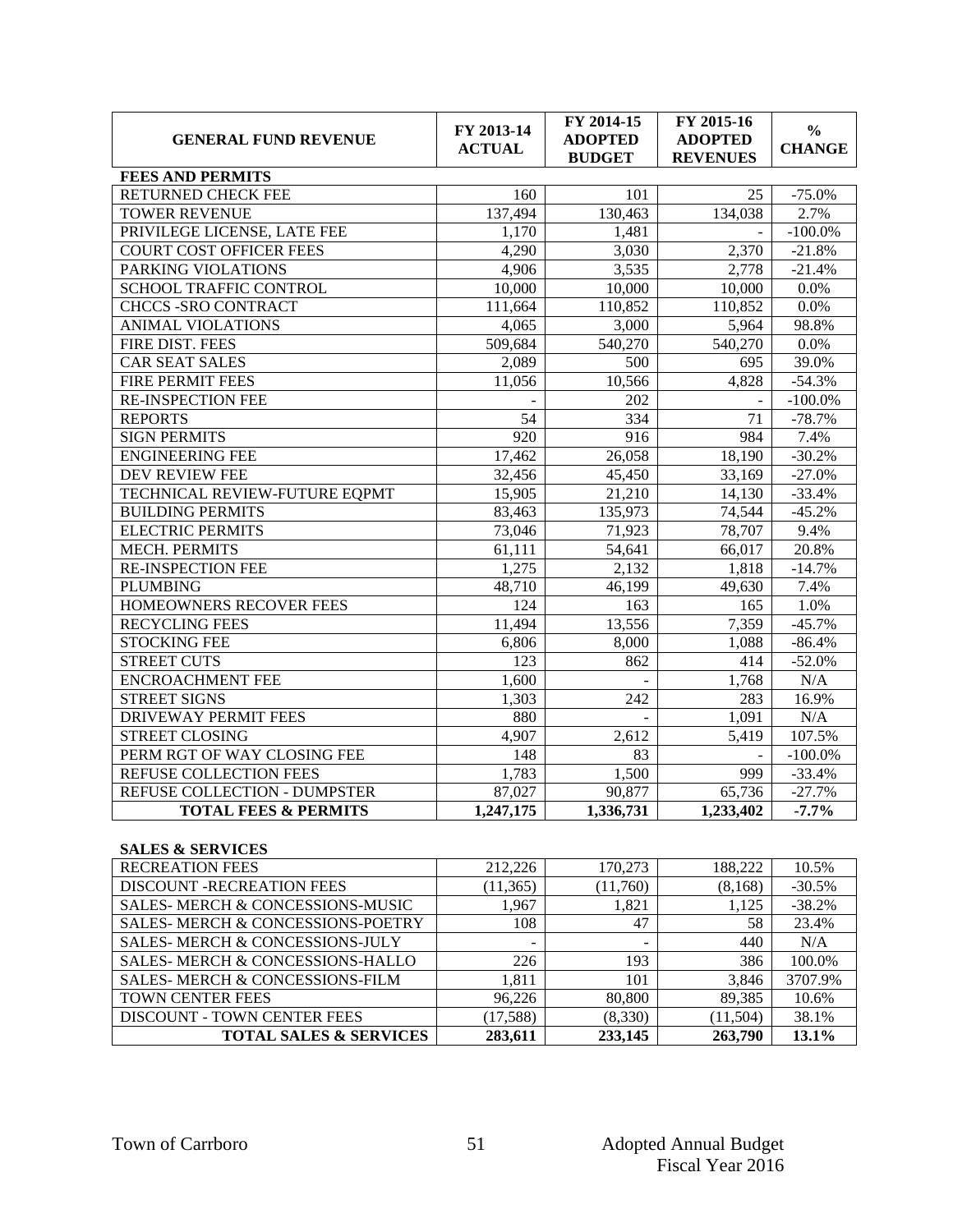| <b>GENERAL FUND REVENUE</b>             | FY 2013-14<br><b>ACTUAL</b> | FY 2014-15<br><b>ADOPTED</b><br><b>BUDGET</b> | FY 2015-16<br><b>ADOPTED</b><br><b>REVENUES</b> | $\frac{0}{0}$<br><b>CHANGE</b> |
|-----------------------------------------|-----------------------------|-----------------------------------------------|-------------------------------------------------|--------------------------------|
| <b>INVESTMENT EARNINGS</b>              |                             |                                               |                                                 |                                |
| <b>INTEREST EARNED</b>                  | 2,145                       | 7,036                                         | 1,078                                           | $-84.7%$                       |
| TOTAL INVESTMENT EARNINGS               | 2,145                       | 7,036                                         | 1,078                                           | $-84.7%$                       |
| <b>OTHER REVENUES</b>                   |                             |                                               |                                                 |                                |
| <b>RENT-FARMER'S MKT</b>                | 2,370                       | 2,394                                         | 2,370                                           | $-1.0%$                        |
| <b>ATM FEES</b>                         | 331                         | 100                                           | 388                                             | 288.0%                         |
| <b>MISCELLANEOUS</b>                    | 706                         | 3,955                                         | 193                                             | $-95.1%$                       |
| <b>EMS LOCATION RENT</b>                |                             |                                               | 12,000                                          | N/A                            |
| <b>SALES OF CEMETERY LOTS</b>           | 6,000                       | 16,589                                        | 12,145                                          | $-26.8%$                       |
| <b>SALE/FIXED ASSETS</b>                | 5,923                       | 70,733                                        | 49,756                                          | $-29.7%$                       |
| DONATIONS-ADVISORY BOARDS & COMM        | 1,280                       | 258                                           | 550                                             | 113.2%                         |
| <b>BB&amp;T SECURITY DEPOSITS</b>       | 4,502                       |                                               |                                                 | N/A                            |
| RENTAL INCOME - CSFP UNDER 6            | 1,100                       | 1,200                                         | 1,200                                           | 0.0%                           |
| RENTAL INCOME - FLEET FEET              | 45,022                      | 27,013                                        |                                                 | $-100.0\%$                     |
| RENTAL INCOME - CARRBORO COMM           |                             |                                               |                                                 |                                |
| <b>SOLAR</b>                            | 40                          | 40                                            | 20                                              | $-49.5%$                       |
| <b>DONATIONS - CD &amp; MEMORABILIA</b> | 1,190                       | 3,000                                         | 3,000                                           | 0.0%                           |
| MISCELLANEOUS - MANAGEMENT              |                             |                                               |                                                 |                                |
| <b>SERVICES</b>                         | 17,356                      | 4,768                                         | 2,835                                           | $-40.5%$                       |
| SEIZURE REVENUE-STATE                   | 3,221                       | 10,607                                        |                                                 | $-100.0\%$                     |
| SEIZURE REVENUE-FEDERAL                 | 153,712                     | 3,000                                         |                                                 | $-100.0\%$                     |
| POLICE MISCCELLANEOUS                   | 7,873                       | 6,000                                         | 2,656                                           | $-55.7%$                       |
| FIRE MISC ELLANEOUS                     | 2,227                       | 5,753                                         | 12,680                                          | 120.4%                         |
| MISCELLANEOUS-PW                        | 709                         | 356                                           | 1,014                                           | 184.8%                         |
| REFUSE CART SALES                       | 5,004                       | 4,453                                         | 3,230                                           | $-27.5%$                       |
| YARD WASTE CONTAINERS                   | 2,314                       | 2,507                                         | 2,433                                           | $-3.0\%$                       |
| <b>MISCELLANEOUS R &amp; P</b>          | 126                         | 274                                           | 43                                              | $-84.1%$                       |
| <b>DONATIONS</b>                        | 180                         | 1,980                                         |                                                 | $-100.0\%$                     |
| DONATIONS - CARRBORO DAY                | 615                         | 424                                           | 141                                             | $-66.7%$                       |
| <b>DONATIONS - MUSIC FESTIVAL</b>       | 13,497                      | 7,634                                         | 23,989                                          | 214.2%                         |
| DONATIONS-POETRY ALIVE IN CARRBORO      | 75                          | 61                                            | 1,060                                           | 1637.7%                        |
| DONATIONS - FILM FESTIVAL               | 2,023                       | 2,000                                         | 9,546                                           | 377.3%                         |
| DONATIONS ARTS COMMITTEE                |                             |                                               | 75                                              | N/A                            |
| <b>OPEN STREETS</b>                     | 500                         |                                               | 2,089                                           | N/A                            |
| PLANNING MISC.                          |                             | 54                                            | 46                                              | $-14.0%$                       |
| <b>TOTAL OTHER REVENUES</b>             | 277,896                     | 175,153                                       | 143,459                                         | $-18.1%$                       |

#### **OTHER FINANCING SOURCES**

| INSTALLMENT FINANCING PROCEEDS | 498.822                  | 745.176   | 621.180   | $-16.6%$  |
|--------------------------------|--------------------------|-----------|-----------|-----------|
| FUND BALANCE APPROPRIATED      | $\overline{\phantom{a}}$ | 1.084.075 | 624.916   | $-42.4%$  |
| TRANSFER FR CAP RESERVE FUND   | 477.945                  | 176.945   | 176,945   | $0.0\%$   |
| <b>TOTAL OTHER FINANCING</b>   | 976,767                  | 2.006.196 | 1,423,041 | $-29.1\%$ |

|--|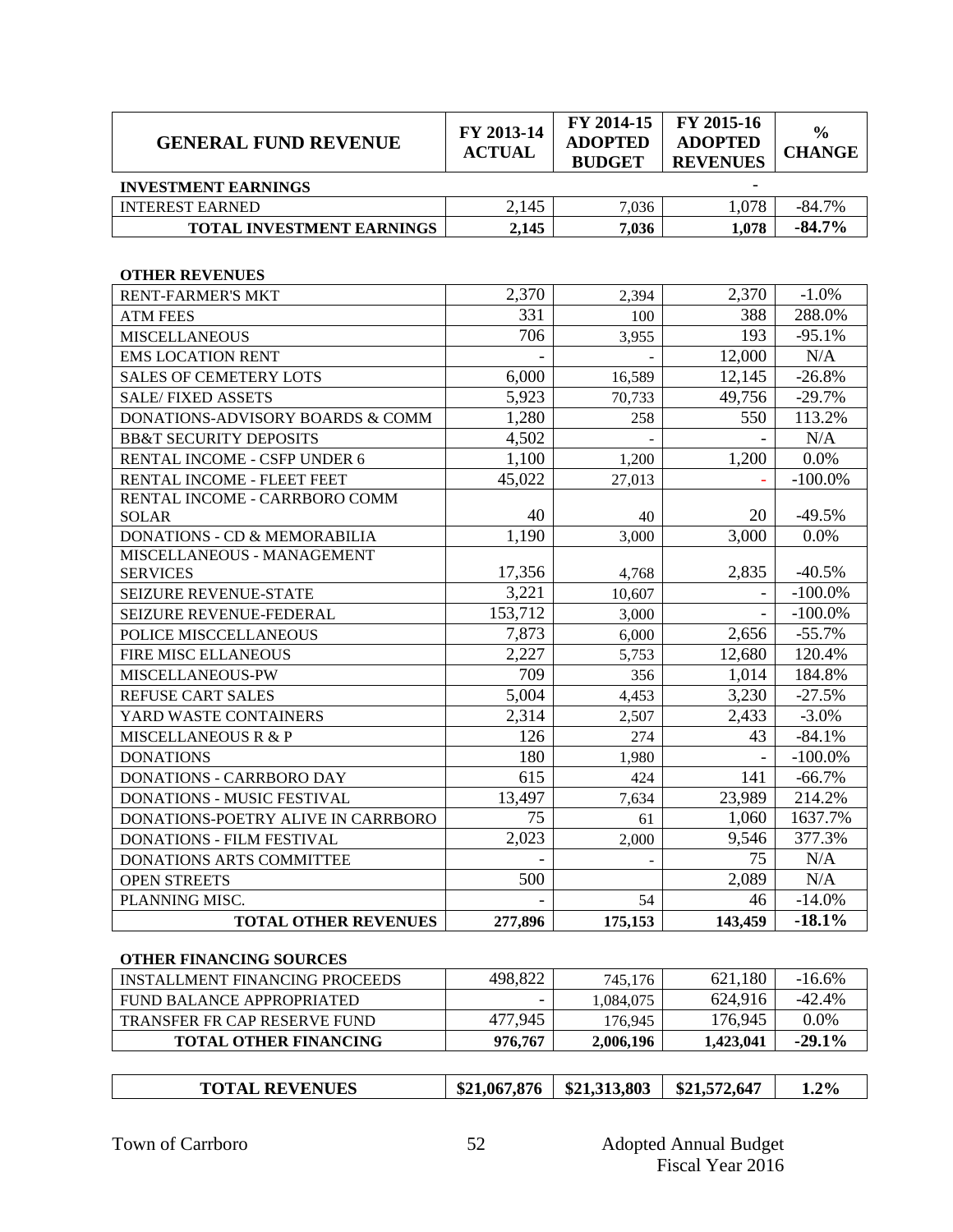# **GENERAL FUND REVENUE DESCRIPTIONS**

The following information briefly explains the major sources of revenue for the Town of Carrboro in the FY 2015-16 Budget.

## **AD VALOREM TAXES**

The largest single source of revenue to municipalities in North Carolina is the Ad Valorem revenue which represents a tax paid by those owning property within the municipality. Ad Valorem Taxes or property tax income includes real property, motor vehicle and business personal property taxes. The General Assembly has approved various higher exemptions for senior citizens aged 65 or older and for citizens, including veterans, who are 100% disabled and subsist on a specified household income.

## **LOCAL SALES TAXES**

The State collects and distributes the proceeds from the local levied tax on retail sales consisting of a 1% sales tax (Article 39); and three ½% sales tax (Articles 40, 42 & 44). The Article 44 sales tax was implemented in 2002. Food is exempted from this tax. In exchange for Article 44, the General Assembly repealed local government reimbursements for inventory tax, intangibles tax, tax on food stamp purchases, and homestead exemption. In 2007, the General Assembly passed legislation to have the State assume county Medicaid costs and eliminate the Article 44 local sales tax. Effective October 1, 2008, the state took over one quarter cent of the Article 44 local options sales tax and effective October 1, 2009, the state took over the remaining one-quarter cent of that local tax. The legislation provides for municipalities to be completely reimbursed for the loss of their share of these tax revenues, including growth. The first one-quarter cent was replaced by a payment equal to 50% of the amount each municipality receives from the Article 40 local sales tax and the second one-quarter cent will be replaced by a payment equal to 25% of the amount each municipality receives for the Article 39 local sales tax.

Funds for the hold harmless payment to municipalities come from the counties' share of sales tax revenues. There is no expiration date on the hold harmless payments. The legislation also changes the distribution for the Article 42 local option sales tax from per capita to point of delivery distribution. A hold harmless provision ensures that this change will not affect municipal distributions.

## **OTHER TAXES AND LICENSES**

This category of revenue is comprised of motor vehicle licenses, privilege licenses, and the Time-Warner Franchise.

*Privilege Licenses* – The NC General Assembly eliminated Privilege Licenses as of July 1, 2015.

*Motor Vehicle License Tax* –The vehicle license tax is \$30 per car. The Town allocates \$5 of this motor vehicle license fee to offset costs paid by the Town for the transit partnership with Chapel Hill and UNC-Chapel Hill.

*Hotel and Motel Room Occupancy Tax* – The occupancy tax implemented in 2013 is 3% of the gross receipts derived from the rental of any room, lodging, or accommodation furnished by a hotel, motel, inn, tourist camp, or similar place within the Town that is subject to sales tax imposed by the State under G.G. 105-164.4(a)(3). The Town is required to distribute these receipts to the Carrboro Tourism Development Authority.

## **UNRESTRICTED INTERGOVERMENTAL REVENUE**

This category of revenue is primarily comprised of state-collected *local* revenues that are not directed to specific programs or services. This category of revenue was previously known as utility franchise tax.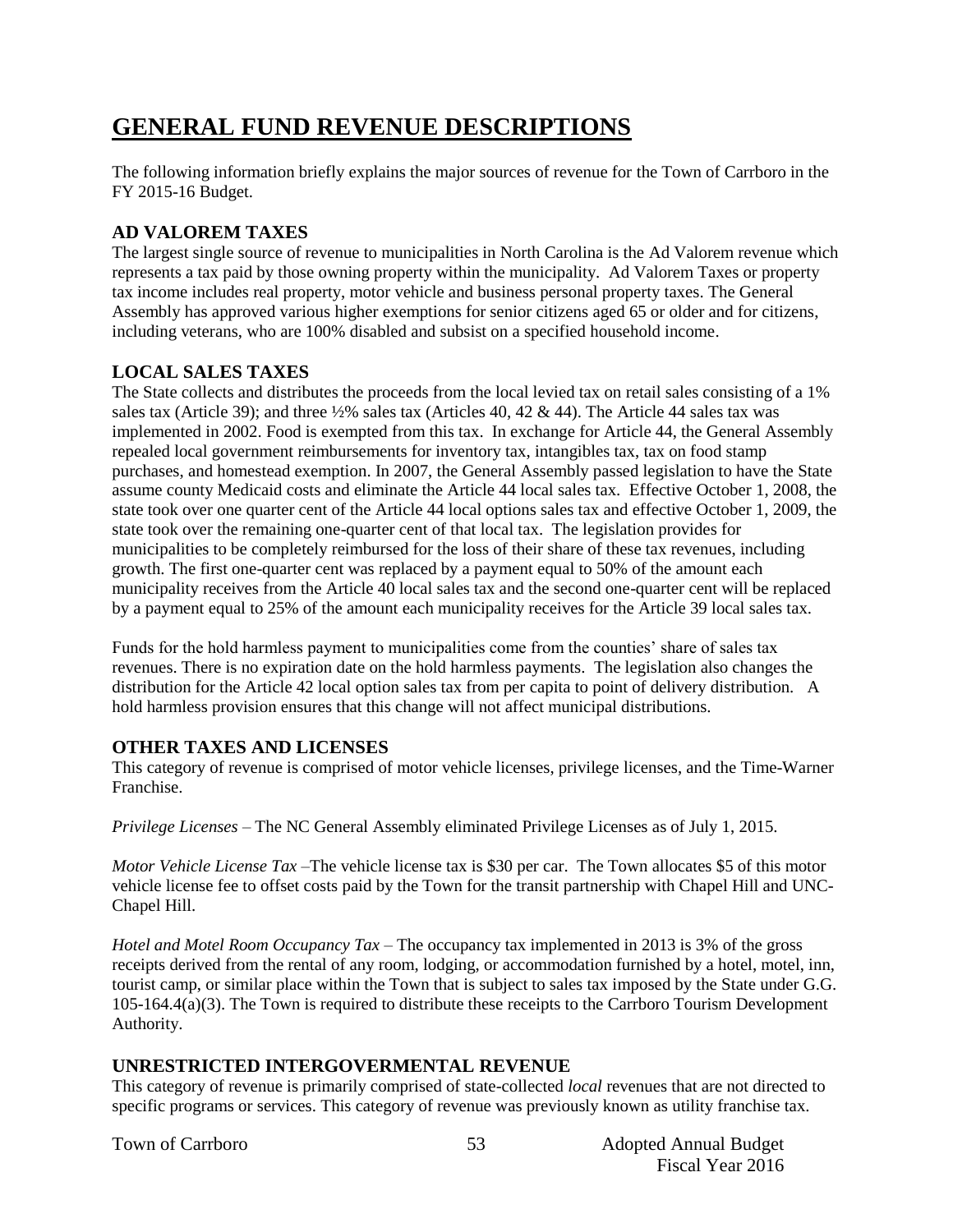*Local Video Programming Revenues*- Beginning January 1, 2007, local governments were no longer able to impose franchise taxes on video programming services. A sales tax on video programming services was added by the State that covered some of the same revenue received directly by local governments.

*Electricity Franchise Tax* – As part of the tax reform legislation approved by the General Assembly in 2013, effective July 1, 2014, the general sales tax rate is applied to the sale of electricity. From the proceeds of that tax, 44 percent is allocated to be distributed to cities and towns. Each city receives a franchise tax share and an ad valorem share of these proceeds. The franchise tax share is equivalent to the electricity franchise tax distribution that each city received as its quarterly distribution in Fiscal Year 2013-14. If there is insufficient revenue to provide each municipality with the same distribution that it received in FY 2013-14, then every municipality's distribution will be reduced proportionally. If there is excess sales tax revenue after distributing every municipality's franchise tax share, then each municipality will receive an ad valorem share. The excess sales tax revenue will be distributed based on each city's ad valorem taxes levied as a percentage of all cities' ad valorem taxes levied [G.S. 105-164.44K].

*Piped Natural Gas Excise Tax* - As part of the tax reform legislation approved by the General Assembly in 2013, effective July 1, 2014, the general sales tax rate is applied to the sale of piped natural gas. From the proceeds of that tax, 20 percent is allocated to be distributed to cities and towns. Each city receives a franchise tax share and an ad valorem share of these proceeds. The franchise tax share is equivalent to the piped natural gas franchise tax distribution that each city received as its quarterly distribution in Fiscal Year 2013-14. If there is insufficient revenue to provide each municipality with the same distribution that it received in FY 2013-14, then every municipality's distribution will be reduced proportionally. If there is excess sales tax revenue after distributing every municipality's franchise tax share, then each municipality will receive an ad valorem share. The excess sales tax revenue will be distributed based on each city's ad valorem taxes levied as a percentage of all cities' ad valorem taxes levied [G.S. 105- 164.44L]. .

*Wine and Beer Tax* – provides for the distribution of state beer tax collections to local governmental units in which beer is legally sold. It further provides for taxes on unfortified wine and 22% of collections for taxes on fortified wine to local governmental units in which wine is legally sold. This revenue is distributed on a per capita basis.

*Telecommunication Sales Tax*- In 2001, the General Assembly replaced the utility franchise tax on local telephone service with a new sales tax on telecommunications.

#### **RESTRICTED INTERGOVERNMENTAL REVENUE**

Restricted intergovernmental revenues represent state and federal grants or other local governmental revenues received for specific purposes by the Town, the largest of which is the recurring Powell Bill grant funds for street resurfacing.

*Powell Bill* – These grant revenues are generated from the State's gasoline tax and a percentage of this tax is returned to the municipality through a formula based on population and street mileage. Powell Bill funds can only be used for street maintenance, construction, traffic signs, sidewalks, curbs, gutters, drainage and other related needs.

*Durham-Chapel Hill-Carrboro Urban Area Planning Work Program Grant* – This grant provides support toward the Transportation Planner salary costs.

*Recreation Municipal Supplement –* Orange County provides a supplement to the Town for recreation programs in recognition of Town services offered to county residents.

54

Town of Carrboro **Adopted Annual Budget** 54 Adopted Annual Budget Fiscal Year 2016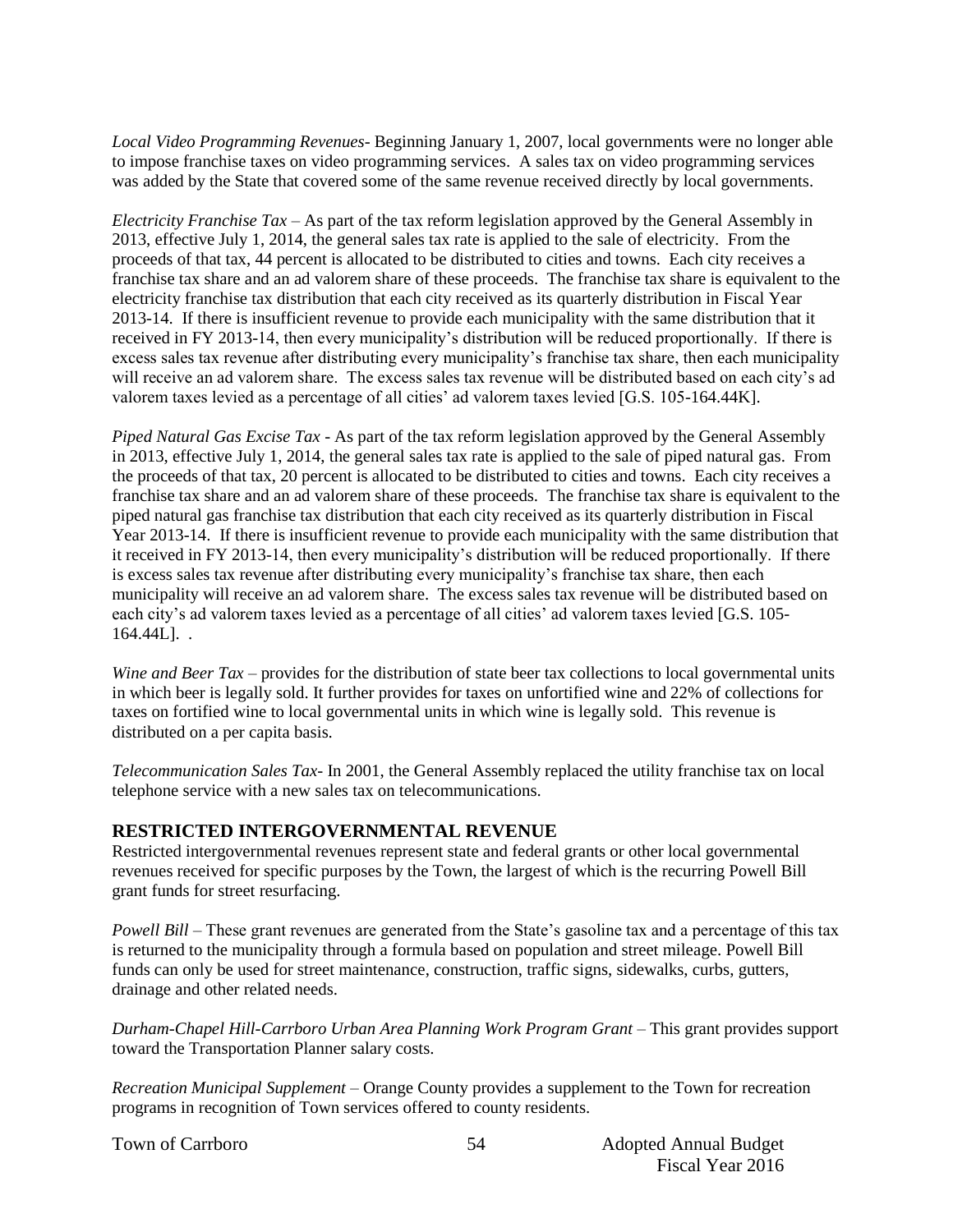*ABC (Alcoholic Beverage Control) Board Grant* – The Police Department applies annually for a grant to assist the ABC Board in managing alcohol violation programs.

#### **FEES AND PERMITS**

The Town charges various types of permits and fees to residences and commercial establishments needing specific services. A large portion of the fees and permits received by the Town relate to development and growth within the Town.

*Fire District Fees* - The Carrboro Fire Department provides fire protection services to the South Orange Fire District located in Orange County and outside of the Town's limits. A three-member fire district board meets annually and approves the tax rate for the fire district based on a formula developed by the County and the Town of Carrboro. Orange County pays the Town for the fire protection services based on the approved fire district tax rate.

*Chapel Hill-Carrboro School District* - It is anticipated that the Chapel Hill Carrboro School District will continue to contract with the Town to provide two School Resource Officers and traffic control management. One office is stationed at McDougle Middle School and one at Carrboro High School.

*Engineering Fees* - Applicants are responsible for paying 80% of fees assessed by the Town's Engineers (Sungate Design Group). Sungate bills the Town and the Town, in turn, sends a bill to the applicant for such fees.

*Development Review Fees* - Applicants wishing to receive a Zoning Permit, Special Use Permit, or Conditional Use Permit must pay the appropriate fee for the Town to review plans for adherence to the Land Use Ordinance before a permit may be issued. The fee is paid one-time even though the plans may be reviewed multiple times before a permit is issued.

*Building Permits* are issued on new and existing buildings when the buildings are renovated or newly constructed for commercial property, single-family dwellings, townhouses, condominiums and duplexes.

*Electric Permits* are issued on new and existing buildings for service changes, premises wiring and commercial up-fits.

*Mechanical Permits* are issued on new installation of residential and commercial buildings and replacement of heating and cooling equipment.

*Plumbing Permits* are issued on new and renovated buildings i.e. water and sewer, irrigation and backflow.

*Dumpster Collection Fees* represent the full cost of pickup and disposal of all refuse the Town collects from all commercial dumpsters in Town.

*Tower Revenue* - The Town owns a cell tower and leases space via a multi-year contract for antennas.

#### **SALES AND SERVICES**

*Recreational Fees and Town Center Fees* represent fees for a variety of recreational services and activities offered to town residents. The Town's Park facilities, such as picnic shelters, ball fields and the multi-purpose areas are also available for rent. The Town also offers for rent meeting rooms and facility space within the Century Center to the public for various functions.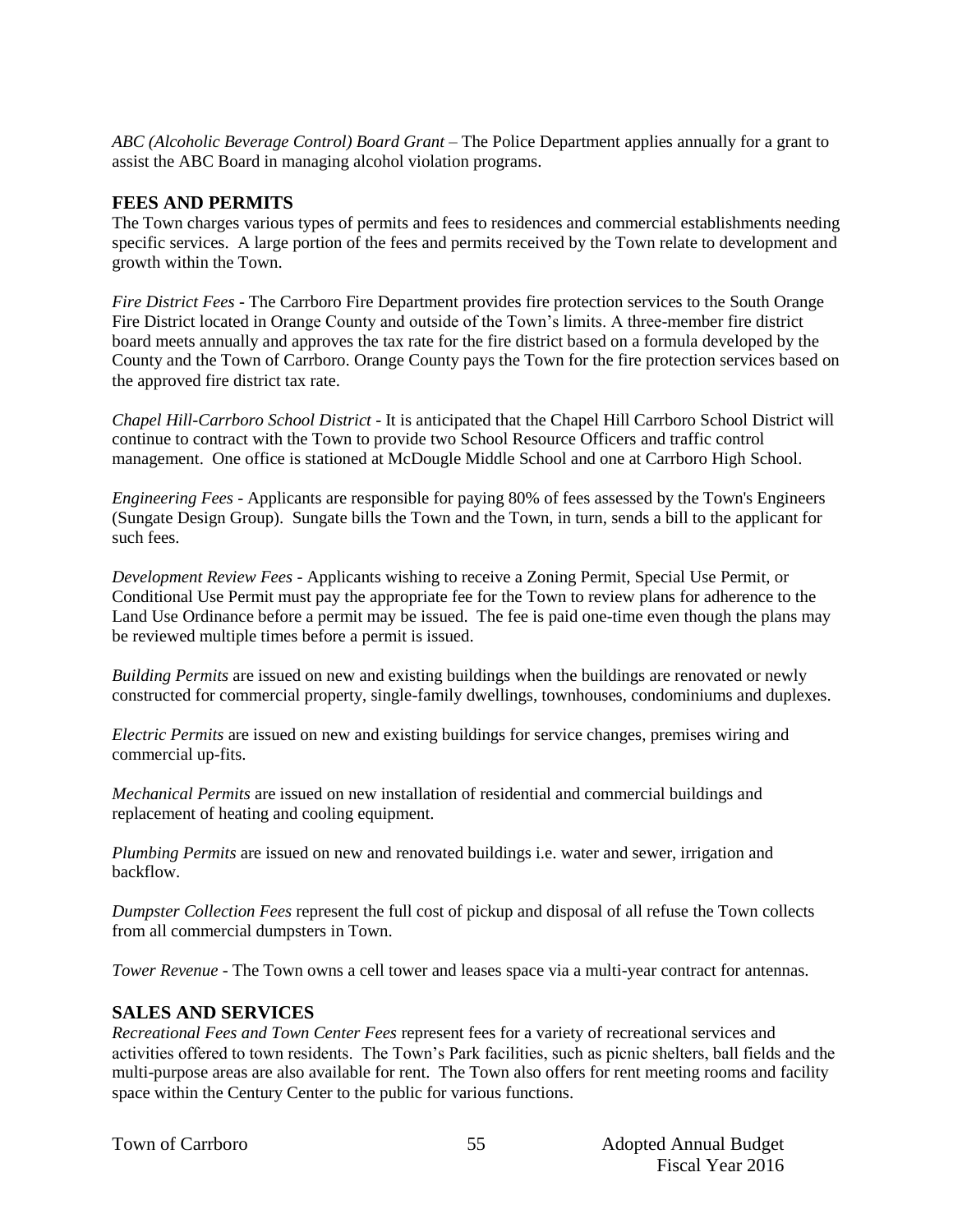#### **INVESTMENT EARNINGS**

*Interest Income* - The Town generates interest income by investing idle cash in interest paying checking accounts and money market accounts.

#### **OTHER REVENUES**

Representing a very small portion of the overall revenue stream, this revenue is comprised of donations, rent, reimbursements for town services provided to other jurisdictions, fixed asset sales, and other sundry sales.

#### **OTHER FINANCING SOURCES**

This category of revenue represents debt proceeds received by the Town or funds that are transferred from another fund into the General Fund. Highlights include:

*Lease-purchase or Bond Proceeds –* This represents the full cost of equipment or other capital purchase that the Town has obtained through installment or bond financing. Following generally accepted accounting practices, the full cost of the financed equipment is budgeted (equipment purchased in that fiscal year) in addition to the lease payment. However, an offsetting entry equal to the full cost value of the equipment is budgeted on the revenue side as lease proceeds. Thus, the true tax impact of the financed equipment is the lease or debt service payment only.

*Transfers from Other Funds –* While the General Fund is the major operating budget for the Town, several other funds exist where the Town may choose to transfer resources from those funds to the General Fund.

#### **Fund Balance Appropriated**

Funds accumulated through the under-expenditure of budgeted appropriations and the receipt of revenues that exceed budgeted projections result in fund balance or reserves. An appropriation of fund balance is sometimes necessary to balance projected revenues with expenditures. The level of appropriation is determined by the differences between estimated expenditures and the expected revenues.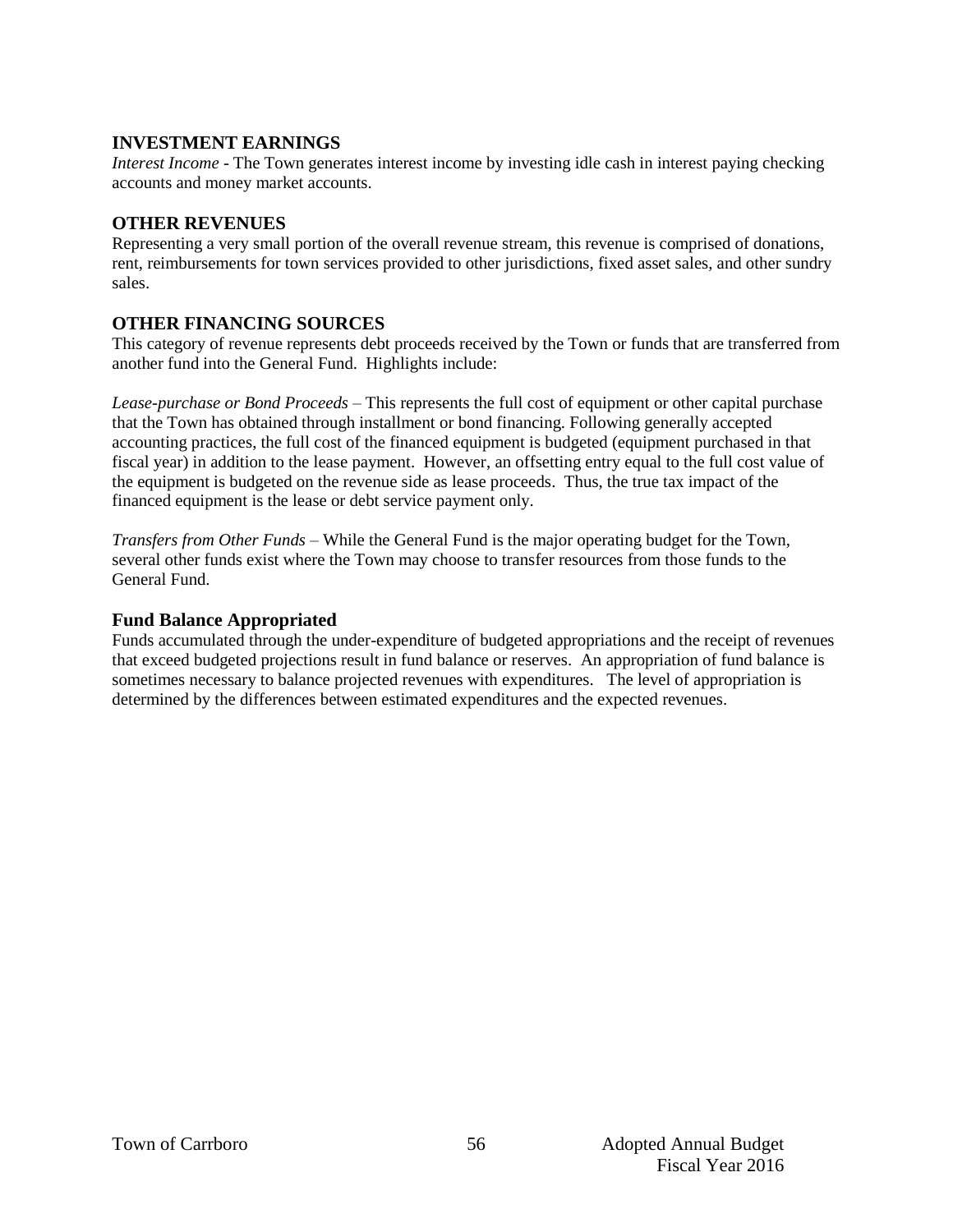

# **General Fund Balance as of June 30**

Fund balance at the end of FY 2013-14 was \$13,764,901, which was an increase of \$953,920 from FY 2012-13.



## **General Fund Balance as a Percentage of Operating Revenues**

Fund balance as a percentage of operating revenues decreased .6% from 67.1% in FY 2012-13 to 66.5% for FY 2013-14.